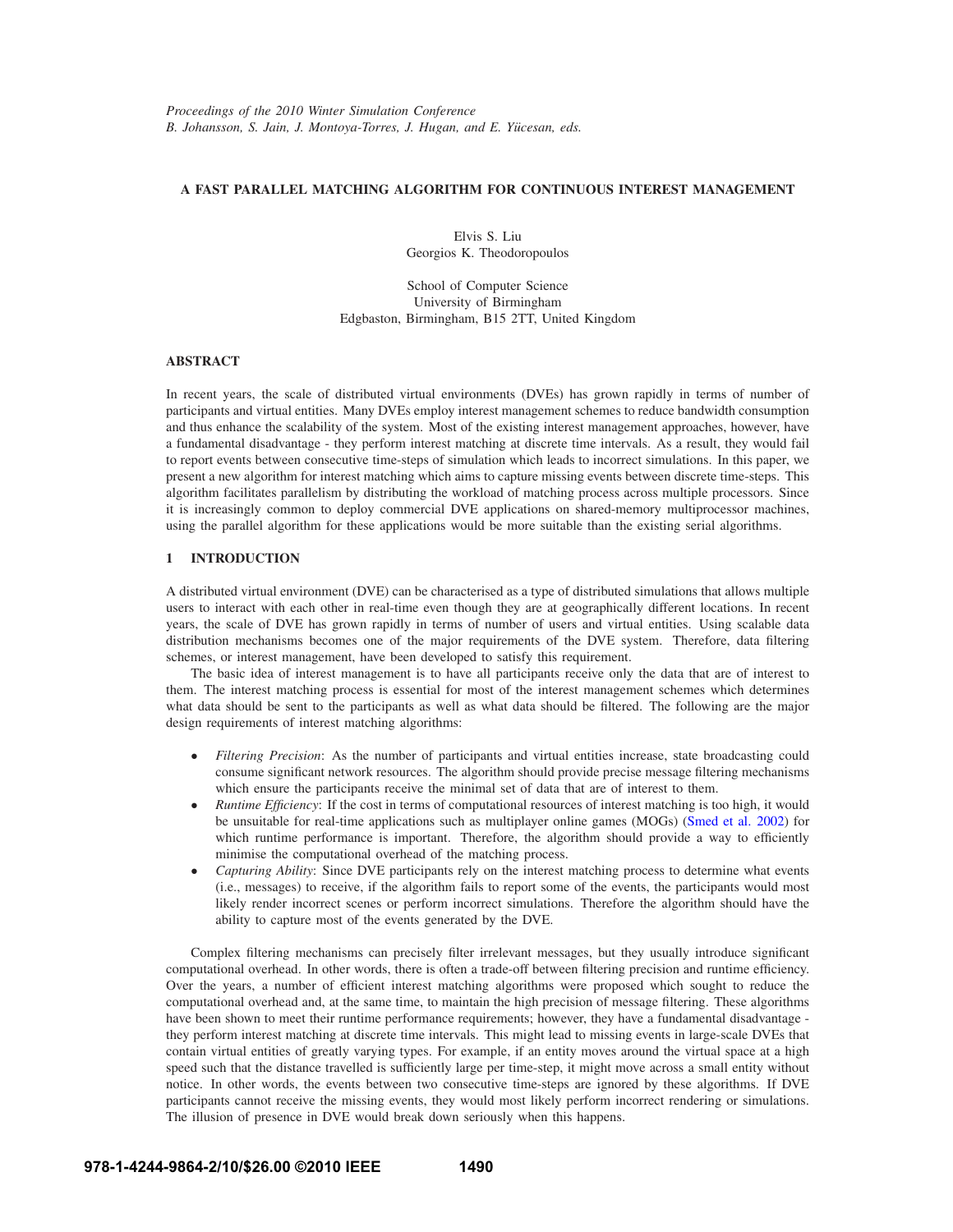In (Liu and Theodoropoulos 2010) we presented a new algorithm for continuous interest matching and demonstrated its effectiveness in terms of capturing ability. The new algorithm aims to capture missing events between discrete time-steps of simulation. In this paper we are concerned with enhancing the runtime efficiency of this algorithm through parallelisation. Leveraging on our previous work (Liu and Theodoropoulos 2009), we present an extension of our continuous interest matching algorithm that can be executed on shared-memory multiprocessors to enhance the overall runtime efficiency of the matching process.

The remainder of this paper is organised as follows. Section 2 briefly reviews the background and related work of interest management schemes and interest matching algorithms. Section 3 describes the missing event problem and the existing solutions. For the sake of completeness, Section 4 presents an outline of the pairwise space-time interest matching algorithm introduced in (Liu and Theodoropoulos 2010). Section 5 discusses how the algorithm of Section 4 is exploited to develop a parallel algorithm for space-time interest matching. Section 6 evaluates the performance of our approach and existing approaches by experimental results. Finally, Section 7 concludes this paper and briefly describes our future work.

## **2 RELATED WORK**

This section briefly reviews the related work of interest management schemes and interest matching algorithms.

### **2.1 Interest Management Schemes**

Interest management has been studied extensively in many fields such as military simulations, DVEs, and MOGs. Numerous schemes have been proposed throughout the years, and can be classified into three main categories: zone-based (sometimes called cell-based), aura-based and class-based schemes.

The zone-based schemes (Macedonia et al. 1995, Barrus et al. 1996) partition the virtual world into a number of zones, where participants are connected to some of the zones and receive only the updates that are generated from them. However, irrelevant data would still be sent to the participants if the size of zones is not properly chosen. The aura-based schemes (Greenhalgh and Benford 1995) use auras to represent the interests of each participant. When auras overlap, a connection between the owners of the auras is established and messages are exchanged through the connection. This approach provides a much more precise message filtering mechanism than the zone-based approaches; however, more computational effort is required for testing the overlap status for the auras. The class-based schemes (Fujimoto 2000) allow participants to subscribe to attributes of an object class, indicating they wish to receive notification whenever that attribute of any object instance of that class is modified.

Some systems such as the latest version of DIVE (Benford, Bowers, Fahlen, and Greenhalgh 1994) and MASSIVE-3 (Purbrick and Greenhalgh 2000) attempt to combine different zone-based and aura-based schemes for fine-grained filtering as well as reducing computational overheads. The High-Level Architecture (HLA) (DMSO 1998) supports both class-based and value-based filtering. The Data Distribution Management (DDM) services of the HLA provide a flexible mechanism for publishing, and subscribing to, areas of interest though multidimensional routing space. Participants (federates) can specify what data they are going to publish or subscribe to by creating update regions and subscription regions. In the HLA interest matching process, an object is said to be of interest to a federate if and only if there is at least one of the object's attributes is subscribed to by the federate; and at least one update region associated with the object overlaps at least one subscription region of the federate.

#### **2.2 Interest Matching Algorithms**

Most of the existing interest matching algorithms are designed to solve the "trade-off" between runtime efficiency and filtering precision. They usually adopt aura-based filtering which ensures the participants receive the minimal set of data that are of interest to them. In addition, they provide a way to efficiently reduce the computational overhead of the matching process.

Van Hook, Rak, and Calvin (1994) pointed out in an early paper that the matching process of the object-based approach (which is similar to the aura-based approach) could be computationally intensive. To solve this problem, one might use crude grid-based filtering to cull out many irrelevant entities before a more compute-intensive procedure is carried out for finer discrimination. In a later paper, Van Hook, Rak, and Calvin (1997) proposed a clustering approach by multidimensional binary trees to reduce the computational cost of the matching process. Morgan, Storey, and Lu (2004) proposed a collision detection algorithm for aura-based interest matching. The algorithm uses aura overlap for determining spatial subdivision. The authors argued that it more accurately reflects the groupings of objects that may be interacting than existing collision detection algorithms and provided performance figures to show that it is scalable. Raczy, Tan, and Yu (2005) proposed a sort-based DDM matching algorithm. The basic idea is to use the dimension reduction approach (Cohen et al. 1995) which reduces the multidimensional overlap test to a one-dimensional problem. Specifically, the algorithm projects the regions on each axis and uses heap-sort to sort the projections in order to find out the overlap information. The computational complexity of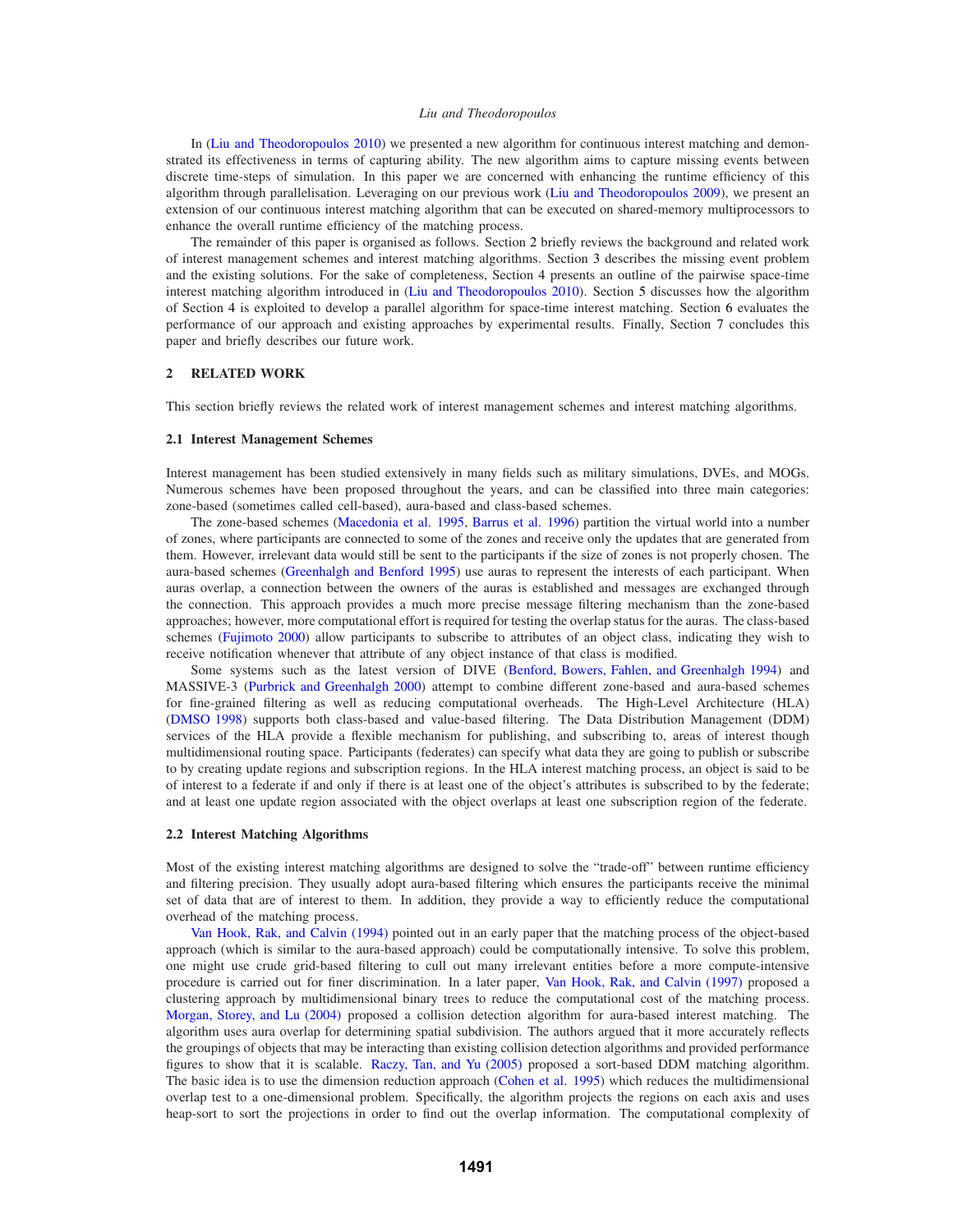such sorting is  $O(nlog n)$ . Pan et al. (2007) also proposed a sort-based matching algorithm and argued that it has better storage and computational scalability than Raczy et al.'s algorithm in many cases. Liu, Yip, and Yu (2005) and Liu, Yip, and Yu (2006) proposed a HLA-compatible matching algorithm based on caching. It also exploits the concept of dimension reduction; however, instead of finding the overlap information every time, it caches the matching results of the previous time-steps. In environments where entities make relatively small movements, interest matching can be processed in linear time.

These are by far the fastest interest matching algorithms. However, they can be considered as "discrete algorithms" since they perform matching at discrete time intervals and thus lack the ability to capture events between time-steps.

# **3 THE MISSING EVENT PROBLEM**

The "Missing event" problem occurs when an entity moves at a high speed such that the distance travelled is sufficiently large per time-step, it might move across another entity without notice.

As described in (Liu and Theodoropoulos 2010), there are two simple solutions for this problem. The first solution is to specify *large* auras, which can capture more missing events but with a drawback of generating irrelevant messages. Another solution is to reduce the time-step of simulation and increase the frequency of discrete interest matching. This is however a very time consuming process. Furthermore, additional overhead would be introduced when the frequency of aura update is increased. Morgan et al. proposed a predictive approach (Morgan and Lu 2003) to solve this problem, which is a message exchange policy based on predictive modeling of entity movements. It aims to avoid missing interactions by varying message exchange between nodes based on the likelihood that entities will influence each other in the near future. The performance of predictive interest management is, however, unclear since the authors have not published the evaluation (in terms of runtime efficiency and the ability of capturing missing events) of this approach. In our previous work (Liu and Theodoropoulos 2010), we presented a continuous interest matching algorithm which aims to capture missing events by performing space-time overlap test for aura pairs. Although this approach requires additional computational effort, we employ a sorting method to cull out the aura pairs that are unlikely to overlap and thus significantly reducing this overhead.

In this paper, we present a new algorithm which further enhances the runtime efficiency of continuous interest matching by exploiting parallelism. The design of the proposed algorithm is based on our two-phase parallel interest matching approach (Liu and Theodoropoulos 2009). We expect that the runtime efficiency of the proposed algorithm will be significantly enhanced when running on shared-memory multiprocessor computers. In the next section, we review the pairwise space-time matching algorithm. This algorithm forms part of our parallel algorithm for multi-region space-time matching which is described in Section 5.

# **4 PAIRWISE SPACE-TIME INTEREST MATCHING**

The pairwise space-time interest matching approach is designed for aura-based filtering and aims to find out the interaction of a pair of auras between two consecutive time-steps of simulation. This approach uses swept volumes (Abdel-Malek, Blackmore, and Joy 2006) to bound the trajectory of the auras over each time interval. If the swept volumes overlap, it then carries out a divide-and-conquer algorithm to efficiently find out whether the two auras in question actually overlap at a certain time.

For consistency and simplicity, we use the terminology of HLA such as "extent", "subscription region" and "update region" in the rest of this paper.

#### **4.1 Swept Volume**

A swept volume is a bounding volume that bounds the motion of an arbitrary virtual entity along an arbitrary path over a time interval. The use of swept volume has been studied extensively in computer graphics and robotics. Some formal definitions of swept volume can be found in an early paper (Cameron 1985).

Exact computation of swept volumes could be time consuming, especially when entities undergo rotations and are geometrically complex. However, this can be greatly simplified if we apply swept volumes on DDM-based interest matching, since all regions in DDM are axis-aligned and do not rotate. In the rest of this subsection, we extend and modify the formal definitions of (Cameron 1985), in order to apply them on axis-aligned regions.

Formally, a region can be regarded as a set of points *R*. We assume the existence of a polynomial function  $\vec{\tau}(t)$ , which describes the motion of **R** such that it transforms a point  $\vec{q} \in \mathbb{R}$  to the position  $\vec{p}$  at time *t*. Hence, we define  $A_t$  as a set of points occupied by  $\boldsymbol{R}$  at any time  $t$ :

$$
\mathbf{A}_t = \{ \vec{\boldsymbol{p}} \mid (\exists \vec{\boldsymbol{q}})(\vec{\boldsymbol{q}} \in \mathbf{R}, \vec{\boldsymbol{p}} = \vec{\boldsymbol{q}} + \vec{\boldsymbol{\tau}}(t)) \} \tag{1}
$$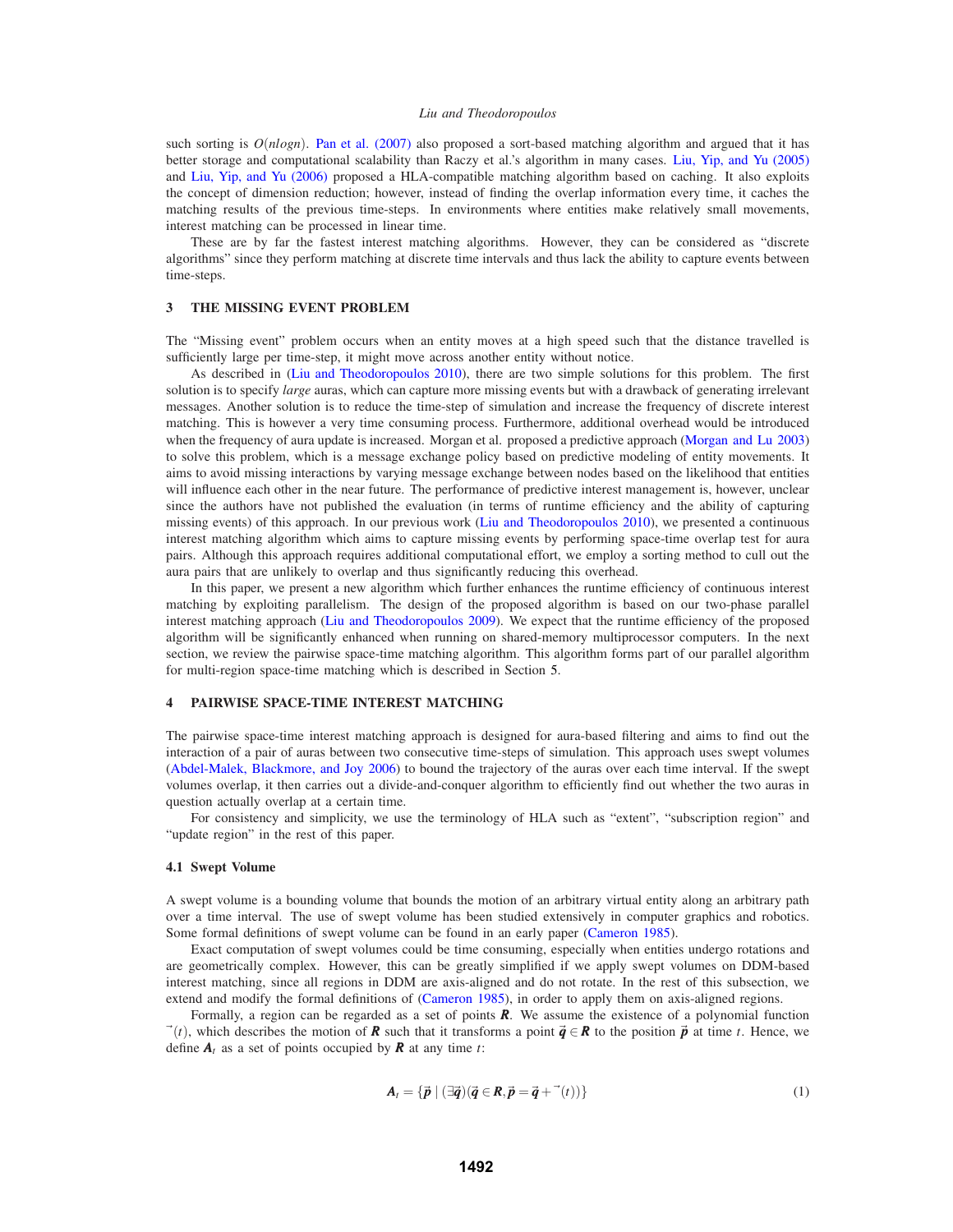*Liu and Theodoropoulos*



Figure 1: Orthogonal Projections of Swept Volume

Let **SV** denote the swept volume generated by the motion of **R** over the time interval  $[a, b]$ . **SV** can be regarded as the union of all  $A_t$  within  $[a, b]$ :

$$
\mathbf{SV}([a,b]) = \bigcup_{t \in [a,b]} \mathbf{A}_t = \{ \vec{\boldsymbol{p}} \mid \vec{\boldsymbol{p}} \in \mathbf{A}_t, \exists t \in [a,b] \} \tag{2}
$$

*SV* can also be expressed by the union of smaller swept volumes:

$$
\mathbf{SV}([a,b]) = \bigcup_{i=1}^{n} \mathbf{SV}(I_i)
$$
\n(3)

where  $I_i$  represents the subinterval of  $[a, b]$ , such that  $I_i = [t_{i-1}, t_i]$  for  $a = t_0 < t_i < ... < t_n = b$ .

In order to find out whether two regions,  $\mathbf{R}_U$  and  $\mathbf{R}_S$ , overlap within the time interval [a, b], we need to perform a space-time intersection test for the sets of points which each region occupies along its path of motion. i.e., the two regions overlap within  $[a,b]$  if and only if there exists a point  $\vec{p}$  that lies within both sets of points occupied by  $\mathbf{R}_U$  and  $\mathbf{R}_S$ , respectively, at certain time  $t \in [a, b]$ :

$$
\exists (\vec{\boldsymbol{p}},t)(\vec{\boldsymbol{p}} \in A_t^U, \vec{\boldsymbol{p}} \in A_t^S, t \in [a,b]) \Leftrightarrow \bigcup_{t \in [a,b]} (A_t^U \cap A_t^S) \neq \emptyset
$$
\n
$$
\tag{4}
$$

where  $A_t^U$  and  $A_t^S$  are the sets of points occupied by  $R_U$  and  $R_S$ , respectively, at time *t*.

# **4.2 Approximate Solution of Overlap Test**

Since (4) cannot be easily computed numerically, an approximate solution for the overlap test is used. According to (3), **SV** can be split into some smaller swept volumes by splitting [*a*,*b*] into some subintervals *I<sub>i</sub>*. Hence  $A_t^U \cap A_t^S$ can be approximated by  $\mathbf{SV}_U(I_i) \cap \mathbf{SV}_S(I_i)$  if  $I_i$  are small, such that:

$$
\bigcup_{t \in [a,b]} (\mathbf{A}_t^U \cap \mathbf{A}_t^S) \subseteq \bigcup_{i=1}^n (\mathbf{SV}_U(I_i) \cap \mathbf{SV}_S(I_i))
$$
\n(5)

Furthermore, the swept volume itself can be approximated by an axis-aligned swept volume (AASV) formed by its orthogonal projections. Figure 1 illustrates the orthogonal projections of a swept volume in 2D space.

Although it is a loose bound, using AASV approximation has two benefits. Firstly, computing AASV is much faster than computing the actual swept volume. Moreover, the AASV can be easily integrated with the *dimension reduction* approach, which will be discussed in the next section.

Without loss of generality, we let  $x(t)$  be the *x*-component of  $\vec{\tau}(t)$ , which describes the motion of  $\vec{R}$ 's *x* coordinate. To calculate the *x*-projection of the AASV of **R**, we must find the greatest and least values of  $x(t)$  on [a, b]. This requires finding all the relative maxima and relative minima there and then compare all these values together with  $x(a)$  and  $x(b)$ . Finally, choose the greatest and least values among them.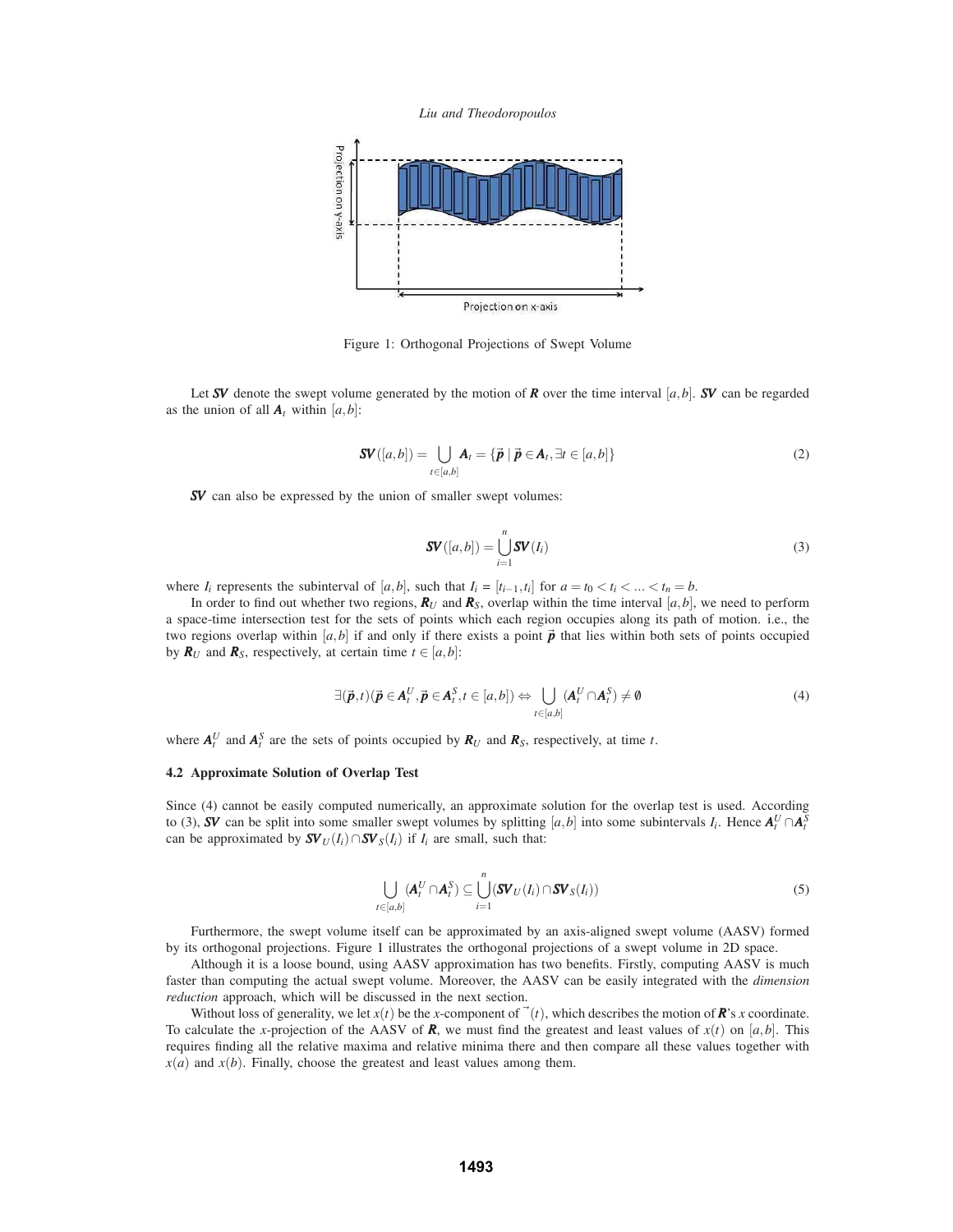Let **AV** denotes the AASV formed by the orthogonal projections of a swept volume *SV*, such that  $S$ V  $\subset$  *AV*, we can rewrite the approximate solution of overlap test (5) as:

$$
\bigcup_{i=1}^{n} (\mathbf{SV}_U(I_i) \cap \mathbf{SV}_S(I_i) \subseteq \bigcup_{i=1}^{n} (\mathbf{AV}_U(I_i) \cap \mathbf{AV}_S(I_i))
$$
\n(6)

where  $AV_U$  and  $AV_S$  denote the AASVs of  $SV_U$  and  $SV_S$ , respectively. Hence, by approximation, we can determine that the two regions,  $\mathbf{R}_U$  and  $\mathbf{R}_S$ , overlap within [a, b] if:

$$
\bigcup_{i=1}^{n} (\mathbf{AV}_U(I_i) \cap \mathbf{AV}_S(I_i)) \neq \emptyset
$$
\n(7)

### **4.3 Divide-and-Conquer Algorithm**

The test of (7) would be accurate if  $I_i$  are small. However, this also results in a large number of  $AV(I_i)$ , and thus much overhead in computing swept volumes and performing set intersections. Therefore, instead of computing all  $A\mathbf{V}_U(I_i) \cap A\mathbf{V}_S(I_i)$  over the entire time interval [*a*,*b*], a divide-and-conquer algorithm is used to avoid unnecessary set intersections.

The divide-and-conquer algorithm first test  $AV_U([a,b])$  and  $AV_S([a,b])$  for an overlap. If an overlap occurs, it then splits the time interval  $[a, b]$  into two equal subintervals and splits each of the AASVs into two smaller ones accordingly. This process continues recursively until no overlap occurs or the tested subinterval is smaller than a user defined threshold. The performance of this algorithm for different values of threshold is evaluated in Section 6.

The pseudo-code of the divide-and-conquer algorithm is given in Algorithm 1 (lines 7-24), which forms part of the scalable sorting algorithm.

### **5 PARALLEL ALGORITHM FOR MULTI-REGION SPACE-TIME INTEREST MATCHING**

In this section, we present the principles of our parallel algorithm for multi-region space-time interest matching. This algorithm aims to support matching between *n* update regions and *m* subscription regions, and capture interactions between discrete time-steps. We extend the design of (Liu and Theodoropoulos 2009) which divides the matching process into two phases. When it runs on a shared-memory multiprocessor machine, the parallel algorithm is expected to have better computational performance than the serial approach introduced in (Liu and Theodoropoulos 2010).

#### **5.1 The First Phase**

In the first phase the algorithm employs a spatial data structure called flat subdivision (Overmars 1992) to efficiently decompose the virtual space into a number of subdivisions. A work unit (WU) is defined as the interest matching process within a space subdivision. During runtime, WUs are distributed across different processors.

A hash table is used to store the space subdivisions and the AASVs. The basic steps to construct the hash table are as following:

- 1. Decompose the *d*-dimensional virtual space into flat subdivisions
- 2. Determine the index *k* for each subdivision (For  $d = 3$ , index would be  $k(x, y, z)$ ,  $\forall x, y, z \in \mathbb{Z}$ )
- 3. Construct a hash table with the indexes  $k$ , so that each slot of the hash table represents a space subdivision
- 4. Compute the AASV for all update and subscription regions.
- 5. Hash all AASVs into the hash table based on the hash value  $H(v)$ , where *v* is the vertex of the AASVs. The hash function *H* is defined as follows:

$$
H: \mathbb{R}^n \to \mathbb{Z}^n, H(x_i) = \lfloor \frac{x_i}{l_i} \rfloor, i = 1, 2, \dots, n
$$

Here,  $x_i$  and  $l_i$  are the coordinate of a AASVs's vertex and the length of space subdivision respectively, on the corresponding dimension *i*.

Note that if not all vertices of an AASV are hashed into the same slot, then the AASV exists in multiple subdivisions (slots). Furthermore, a hash table collision indicates that there are at least two AASVs in the corresponding space subdivision.

The hash table is constructed at the initialisation stage. During runtime, the AASVs may be frequently modified. Therefore, the algorithm needs to perform rehashing for the AASVs at every time-step. The complexity of this process is  $O(n+m)$  where *m* is the number of subscription regions and *n* is the number of update regions.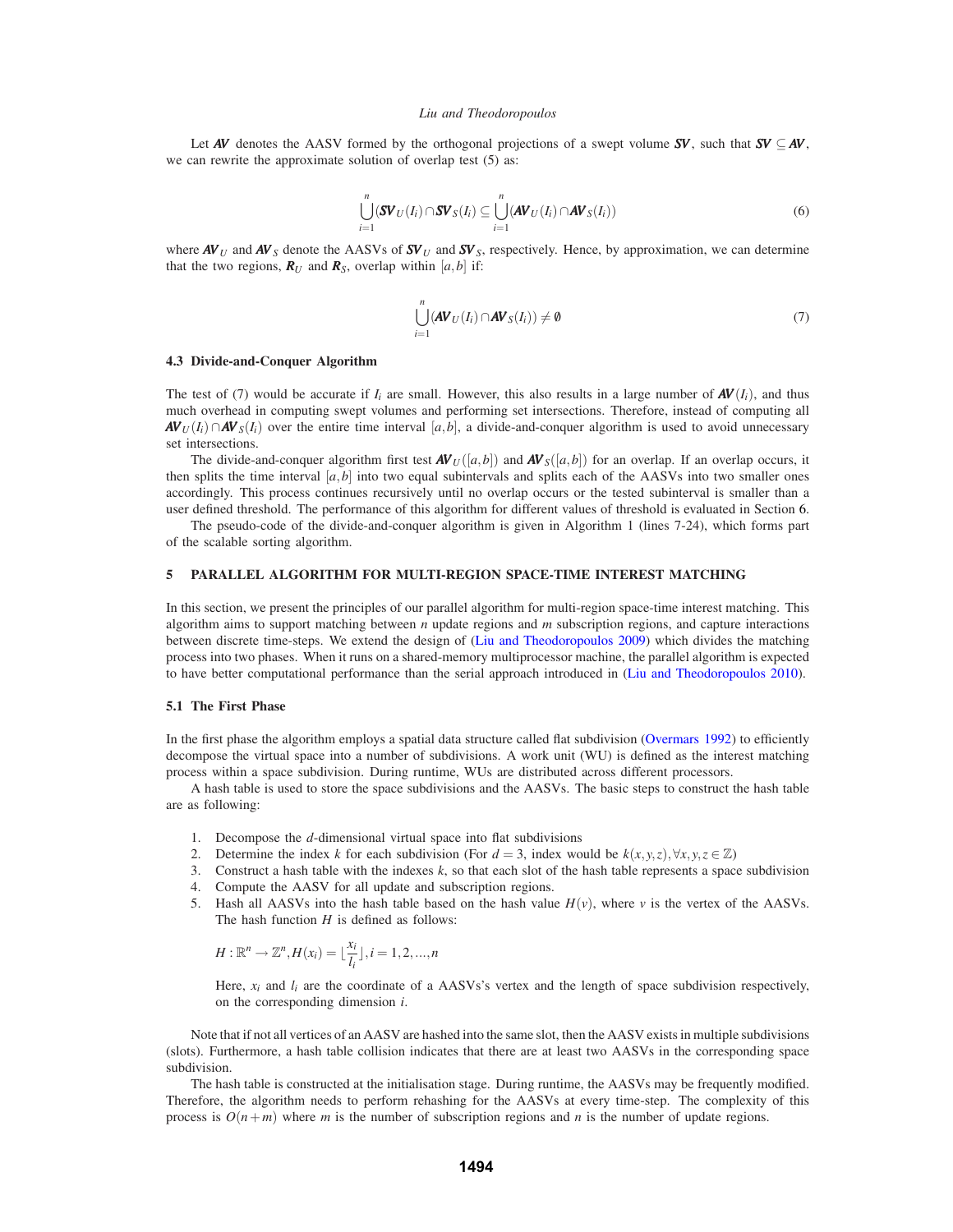

Figure 2: Task Queue for WU Distribution

After the hashing stage, each slot of the hash table represents a WU which will be distributed across different processors. The algorithm then places the WUs on a task queue. Each processor fetches WUs from the queue and performs interest matching for the corresponding space subdivisions. Since only one processor has the authority to manage each space subdivision, there will be no ambiguous matching result. Figure 2 illustrates how the processors and task queue interact during runtime.

Since every space subdivision is isolated during the matching process, lock mechanisms for each WU are unnecessary. Locking is only required when a processor tries to fetch a WU from the task queue.

### **5.1.1 Load Balancing**

As discussed in (Dandamudi and Cheng 1995), the task queue approach is desired for task distribution and provides very good load sharing for shared-memory multiprocessor systems. When a processor finishes processing a WU, it would fetch another WU from the task queue immediately unless the queue is empty. Therefore, no processor would be idle until all WUs are fetched.

The worst case happens only when all AASVs reside in a single space subdivision. In this situation, a single processor would be responsible for the matching of all regions.

### **5.2 The Second Phase**

In the second phase, the processors fetch WUs from the task queue one by one and perform interest matching for them. This procedure is repeated until the task queue is empty. When a WU is being processed, a sorting algorithm based on dimension reduction is used to determine the overlapping status of the regions.

During the initialisation stage, the algorithm first constructs a list of AASV's extent end-points for each dimension. By sorting these lists, it can determine which extents overlap. Since the lists are presumed to be in random order, quick-sort would be a good choice for this stage. The complexity of the sorting process is  $O((m+n)log(m+n))$ where *m* is the number of subscription regions and *n* is the number of update regions.

During runtime, the algorithm re-sorts the lists in order to find out the change of matching results. We can reduce the computational complexity of this process by caching the sorted lists and matching results from the previous time-step and exploiting temporal and geometric coherence (Cohen, Lin, Manocha, and Ponamgi 1995). If this is exploited, the coordinates of extent end-points would change minimally between consecutive time-steps. Therefore, the lists are already nearly sorted before the re-sort operation is performed.

We use insertion-sort to re-sort the lists at runtime. During this process, the overlap statuses are only modified when the insertion-sort performs a *swap*. When this happens, the algorithm carries out pairwise space-time overlap test for the two AASVs in question. Since temporal and geometric coherence is exploited, the chance of swap is extremely small. The computational complexity of re-sorting the lists using insertion-sort is  $O(n+m+s)$  for each dimension, where *s* is the number of swaps.

Details of sorting process are given in Algorithm 1. During the sorting process, every iteration of the algorithm removes an end-point from the *EList* (line 4), inserting it into the correct position in the already-sorted list (line 33), until no end-points remain. If insertion (swap) occurs, the algorithm then carries out the divide-and-conquer approach to determine whether the two regions that contain the two end-points in question overlap (lines 7-24). The whole process is repeated until all *EList* are sorted.

One important difference between this algorithm and the sorting algorithm of (Liu and Theodoropoulos 2009) is that we use swept volumes instead of regions in this approach. The size of update and subscription regions are rarely changed during runtime; however, the size of their AASVs may change frequently due to the arbitrariness of the regions' trajectory. This does not affect the precision of finding potentially overlapped AASVs, but it might increase the chance of swap during the insertion-sort process. We will evaluate the runtime performance of this approach in the next section.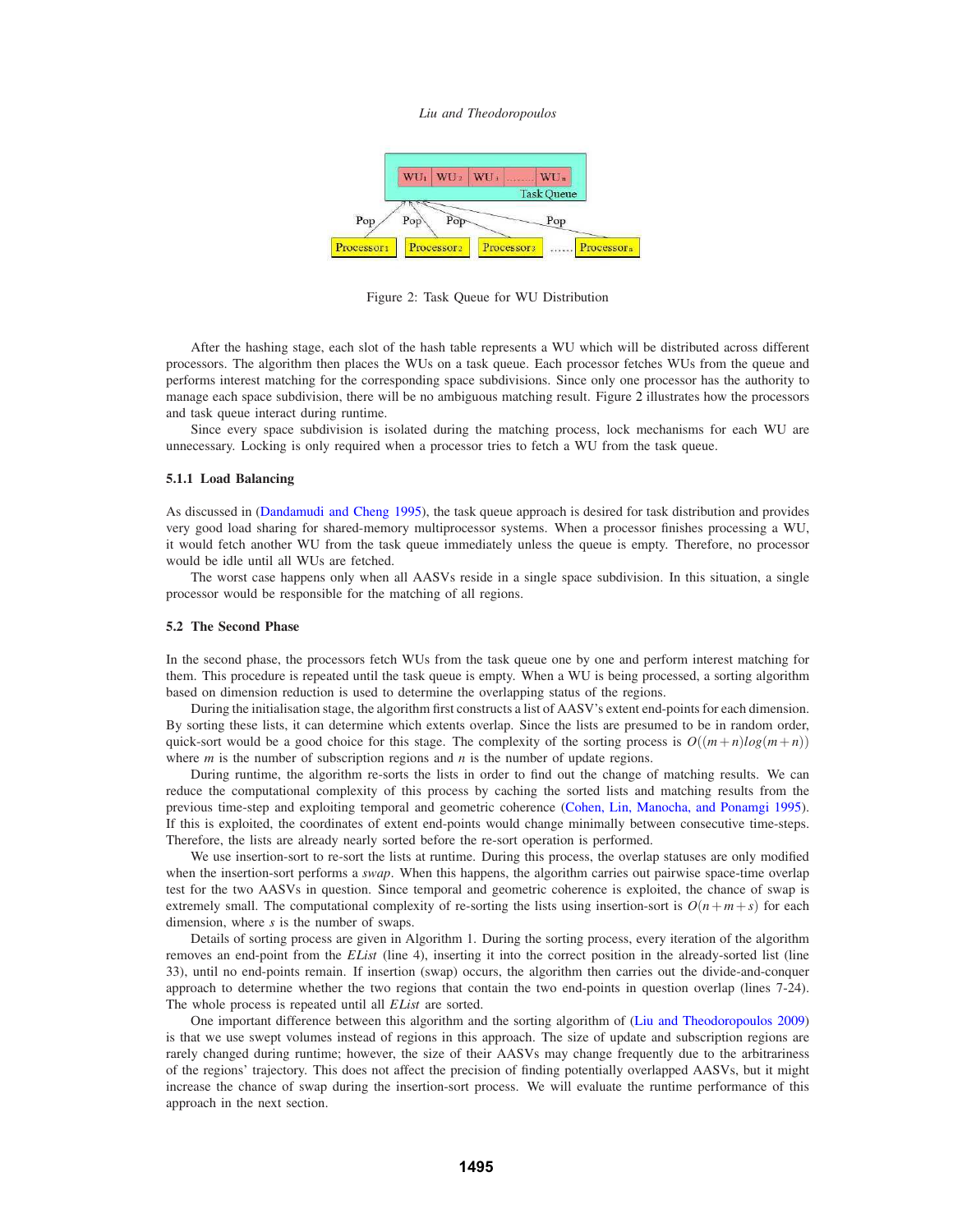| Algorithm 1: Re-Sort the Lists of End-points                                                               |
|------------------------------------------------------------------------------------------------------------|
| <b>Data:</b> $[a,b]$ : the time interval                                                                   |
| Data: EList: a list of extent end-points of the corresponding dimension                                    |
| <b>Data:</b> Stack: a stack storing a pair of AASVs and a subinterval I                                    |
| <b>Data:</b> isOverlapped: a boolean variable indicating whether the two regions overlap at a certain time |
| <b>Result:</b> A result list storing the pairs of regions that overlap each other                          |
| begin                                                                                                      |
| foreach dimension do                                                                                       |
| for $i \leftarrow 1$ to $Size(EList) - 1$ do                                                               |
| $temp \leftarrow EList[i];$                                                                                |
| $j \leftarrow i-1;$                                                                                        |
| while $j \ge 0$ AND EList[j] > temp do                                                                     |
| isOverlapped $\leftarrow$ false;                                                                           |
| <i>Stack.push</i> (AASV containing <i>EList</i> [i], AASV containing <i>EList</i> [j], $[a, b]$ );         |
| while Stack is not empty do                                                                                |
| $AV_1 \leftarrow Stack,topAV_1;$                                                                           |
| $AV_2 \leftarrow Stack,topAV_2;$                                                                           |
| $I \leftarrow Stack.top.I;$                                                                                |
| Stack.pop();                                                                                               |
| if $AV_1 \cap AV_2 \neq \emptyset$ then                                                                    |
| <b>if</b> <i>I</i> is too small <b>then</b>                                                                |
| isOverlapped $\leftarrow$ true;                                                                            |
| break;<br>else                                                                                             |
| Split I into two equal subintervals $I_1$ and $I_2$ ;                                                      |
| <i>Stack.push</i> $(AV_1(I_1)$ , $AV_2(I_1)$ , $I_1$ ;                                                     |
| <i>Stack.push</i> $(AV_1(I_2),AV_2(I_2),I_2)$ ;                                                            |
| end                                                                                                        |
| end                                                                                                        |
| end                                                                                                        |
| if is Overlapped then                                                                                      |
| Store this region pair to the result list                                                                  |
| else<br>Remove this region pair from the result list                                                       |
| end                                                                                                        |
| $EList[j+1] \leftarrow EList[j];$                                                                          |
| $j \leftarrow j-1;$                                                                                        |
| end                                                                                                        |
| $EList[j+1] \leftarrow temp;$                                                                              |
| end                                                                                                        |
| end                                                                                                        |
| end                                                                                                        |

## **6 PERFORMANCE EVALUATION**

In this section we present the evaluation of the proposed parallel algorithm for continuous interest matching. We carried out several sets of experiments to compare the performance of six approaches, namely:

- 1. Discrete interest matching by brute-force (DIM)
- 2. Continuous interest matching by brute-force (CIM)
- 3. Discrete interest matching by scalable insertion-sort algorithm (SDIM)
- 4. Continuous interest matching by scalable insertion-sort algorithm (SCIM)
- 5. Discrete interest matching by parallel algorithm (PDIM)
- 6. Continuous interest matching by parallel algorithm (PCIM)

The DIM approach performs interest matching for all *n* update regions and *m* subscription regions at discrete time intervals. The CIM approach also performs interest matching for all region pairs; however, instead of testing the overlap status at discrete time intervals, it performs pairwise space-time matching as presented in Section 4 in order to capture the missing events. The SDIM approach is similar to the sorting approach presented in (Liu, Yip, and Yu 2006). We chose it as a comparison target because it is theoretically the fastest (linear time in the general case) algorithm among all serial matching algorithms. The SCIM approach is presented in our previous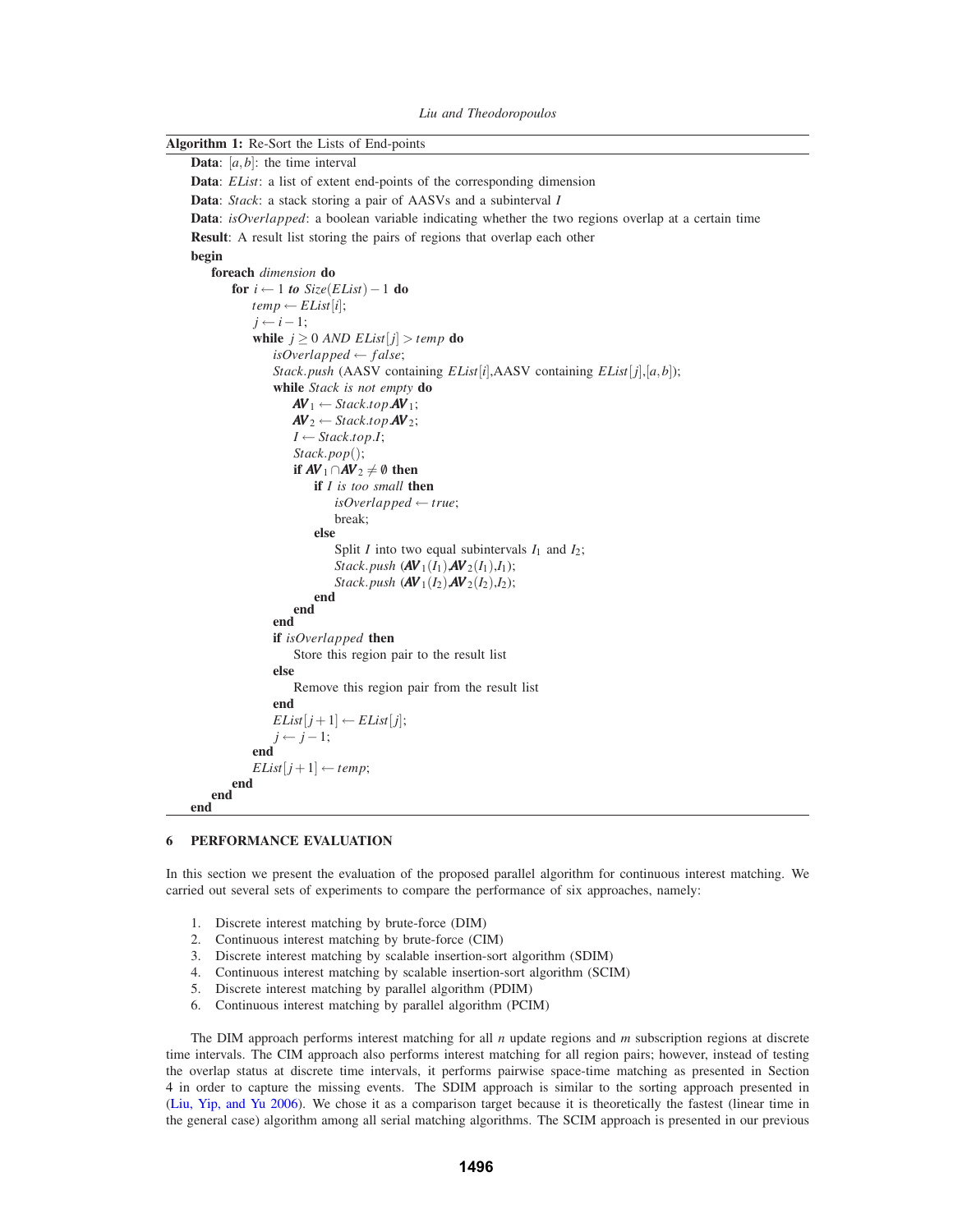



Figure 3: Comparing the Runtime Efficiency of Interest Matching Approaches (Number of Entities varies)

work (Liu and Theodoropoulos 2010). It uses the scalable sorting algorithm to efficiently cull out the region pairs that are unlikely to overlap with each other, and carries out space-time matching for the remaining pairs. The PDIM approach is the parallel algorithm for discrete interest matching, as presented in (Liu and Theodoropoulos 2009). The PCIM approach is the new algorithm proposed in this paper. It performs space-time interest matching similar to the CIM approach. In addition, it exploits parallelism by distributing the workload across multiple processors.

Of the three major design requirements described in Section 1, our performance evaluation only focuses on the runtime efficiency of the six approaches. The filtering precision of the six approaches is similar since they all adopt aura-based scheme. Furthermore, the capturing ability of PCIM is similar to CIM and SCIM since they employ swept volumes and the divide-and-conquer algorithm to perform space-time interest matching. In (Liu and Theodoropoulos 2010), we have showed by experimental evidence that the continuous algorithms (CIM and SCIM) have better capturing ability than the discrete algorithms.

The six algorithms were implemented in C++ with the use of multi-threading. All of the tests were run on an Intel Core 2 Quad Q8400 2.66GHz with 4GB main memory and used the following experimental set-up:

*Entity Movement*: All entities move in a random direction and undergo linear translational motion (i.e., the degree of  $\vec{\tau}(t)$  is equal to 1). The speed factor (SF) represents the average speed of the entities in proportion to its extents. The value of SF varies in different sets of experiments.

- Entity Distribution: The entities are distributed randomly across the virtual space.
- Number of Dimensions: The algorithms were tested in 3-dimensional space.
- Number of Regions: An update region and a subscription region are associated with each moving entity.

### **6.1 Number of Entities**

The first set of experiments compares the runtime efficiency of the DIM, CIM, SDIM, SCIM, PDIM and PCIM with the number of virtual entities extending from 100 to 1000. The value of SF was set to 20 and the threshold of continuous algorithms was set to  $\delta t/32$ , where  $\delta t$  is the time-step of simulation.

Figure 3 shows the execution time of the six approaches. It is not difficult to see that PDIM has the best performance among discrete algorithms, where DIM has the poorest performance. The difference becomes significant when the number of entities is gradually increased. Similarly, PCIM has the best performance among continuous algorithms, where CIM has the poorest performance. These observations indicate that the parallel approaches (PCIM and PDIM) scale much better than the serial approaches when running on a shared-memory multiprocessor machine. Furthermore, the continuous algorithms require more computational effort than discrete algorithms under the same matching approach (brute-force, sorting, or parallelism). The discrepancy is due to the overhead introduced by the divide-and-conquer algorithm as well as the computation of AASVs.

### **6.2 Speed Factor**

The second set of experiments compares the runtime efficiency of the six algorithms with the value of SF extending from 2 to 20. The number of entities was set to 1000 and the threshold of continuous algorithms was set to  $\delta t/32$ .

Figure 4 shows the execution time of the six approaches. The results indicate that when the value SF increases, CIM would spend slightly more time on the matching process. This is because the AASVs become bigger when the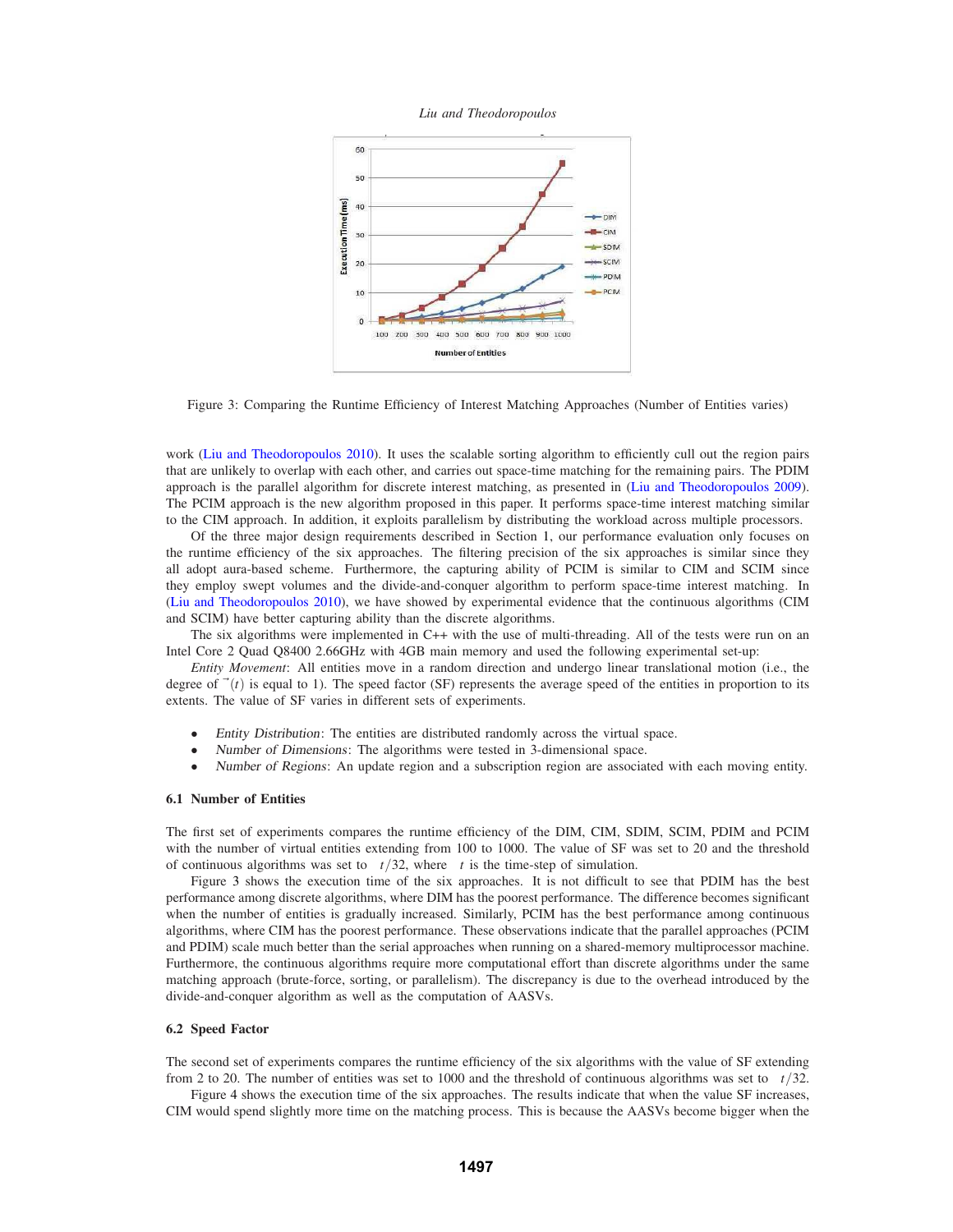*Liu and Theodoropoulos*



Figure 4: Comparing the Runtime Efficiency of Interest Matching Approaches (Speed Factor varies)



Figure 5: Comparing the Runtime Efficiency of Interest Matching Approaches (Threshold varies)

entities move at high speed, resulting in an increase of the chance of overlap, and thus more computational effort is spent on the divide-and-conquer process. We expected that the same effect would be applied on SCIM and PCIM too; however, since they are much faster than CIM, the results show that the computational overhead generated by increasing the value SF is insignificant for these two algorithms.

The execution time of discrete algorithms is not affected by the change of SF value since they only perform interest matching at discrete time intervals.

#### **6.3 Threshold of Continuous Algorithms**

The third set of experiments compares the runtime efficiency of the six algorithms with the threshold of continuous algorithms extending from  $\delta t/2$  to  $\delta t/64$ . The number of entities was set to 1000 and the SF was set to 20.

Figure 5 shows the execution time of the six approaches. The results indicate that when the value of threshold decreases, the CIM approach would spend slightly more time on the matching process. This is because choosing a smaller threshold would cause the divide-and-conquer algorithm to perform more recursions, resulting in an increase of computational overhead. We expected that the same effect would be applied on SCIM and PCIM too; however, since they are much faster than CIM, the experimental results show that the computational overhead becomes insignificant.

The execution time of discrete algorithms are not affected by the change of threshold value since they do not employ the divide-and-conquer method.

### **6.4 Speedup**

The last set of experiments compares the runtime efficiency of the six approaches when running on different number of processors. We only used one Intel Q8400 as testbed, in the case of number of required processors less than 4, some of the physical cores were disabled. The number of working threads was equal to the number available cores. The number of entities, the speed factor, and the threshold of continuous algorithms were set to the constant value of 1000, 20, and δ*t*/64, respectively.

Figure 6 shows the execution time of the six approaches. Since the brute-force and sorting approaches are designed for serial processing, the execution time of these algorithms did not change significantly when the number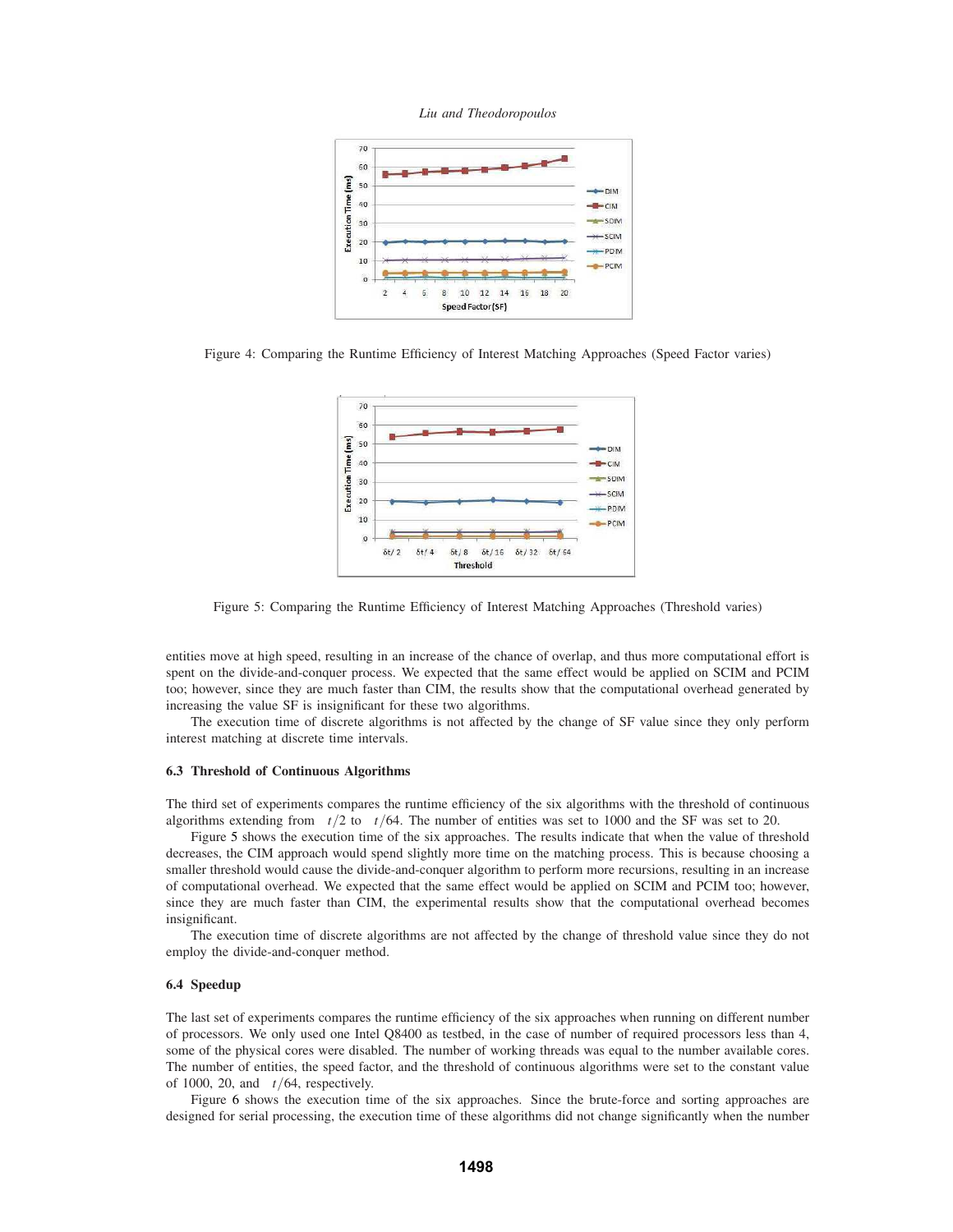*Liu and Theodoropoulos*



Figure 6: Comparing the Runtime Efficiency of Interest Matching Approaches (Number of Processors varies)

of active processors increased. The execution time of parallel algorithms, however, decreased gradually due to increased number of active processors; this suggests that the proposed algorithm is scalable when running on multiprocessor machines.

# **7 CONCLUSIONS AND FUTURE WORK**

In this paper, we present a parallel algorithm for continuous interest matching. The interest matching process is essential for message filtering services such as HLA DDM which enhance scalability of the DVE system. Most of the interest matching approaches in the literature are designed to solve the trade-off between runtime efficiency and filtering precision. However, they all perform matching at discrete time intervals. As a consequence, they would fail to report events between two consecutive time-steps when the entities move rapidly. To overcome this limitation, our approach aims to capture the missing events by using swept volumes to bound the trajectory of the regions and perform space-time overlap tests over each time interval. Although this process requires additional effort to compute the swept volumes, we use a parallel algorithm to distribute the workload of interest matching across multiple processors.

The experimental results of this paper and the remarks in our previous work (Liu and Theodoropoulos 2009) and (Liu and Theodoropoulos 2010) lead to three important conclusions. Firstly, the proposed algorithm has a very good filtering precision which is similar to all aura-based matching algorithms. Secondly, the proposed algorithm significantly enhances the runtime efficiency of continuous interest matching when running on shared-memory multiprocessor machines such as multi-core processors. Since it is increasingly common to deploy commercial DVE applications such as MOGs on multiprocessor machines, using the proposed algorithm for these applications is more suitable than the serial algorithms. Finally, the experimental results presented in (Liu and Theodoropoulos 2010) show that the continuous algorithm can capture most of the events that are ignored by the discrete algorithms. Hence, we conclude that the proposed algorithm satisfies all three major design requirements of interest matching algorithms, as described in Section 1.

Although our discussion so far is centred on shared-memory multiprocessor machines, the parallel interest matching algorithm can also be extended and applied on cluster of servers. In this case, the machines can no longer exchange data through the shared-memory and therefore additional synchronisation protocols will be required. We are currently designing and implementing these protocols.

# **REFERENCES**

Abdel-Malek, K., D. Blackmore, and K. Joy. 2006. Swept volumes: Foundations, perspectives, and applications. International Journal of Shape Modeling. *International Journal of Shape Modeling* 12 (1): 87–127.

Barrus, J. W., R. C. Waters, and D. B. Anderson. 1996. Locales and beacons: Efficient and precise support for large multi-user virtual environments. In *Proceedings of IEEE VRAIS*, 204–213.

Benford, S., J. Bowers, L. E. Fahlen, and C. Greenhalgh. 1994. Managing mutual awareness in collaborative virtual environments. In *Proceedings of ACM VRST*, 223–236.

Cameron, S. 1985. A study of the clash detection problem in robotics. In *Int. Conf. Robotics and Automation*.

Cohen, J. D., M. C. Lin, D. Manocha, and M. K. Ponamgi. 1995. I-COLLIDE: An interactive and exact collision detection system for large-scale environments. In *Proceedings of Symposium on Interactive 3D Graphics*.

Dandamudi, S. P., and P. S. P. Cheng. 1995. A hierarchical task queue organization for shared-memory multiprocessor systems. *IEEE Transactions on Parallel and Distributed Systems* 6 (1): 1–16.

DMSO 1998. High Level Architecture Interface Specification Version 1.3.